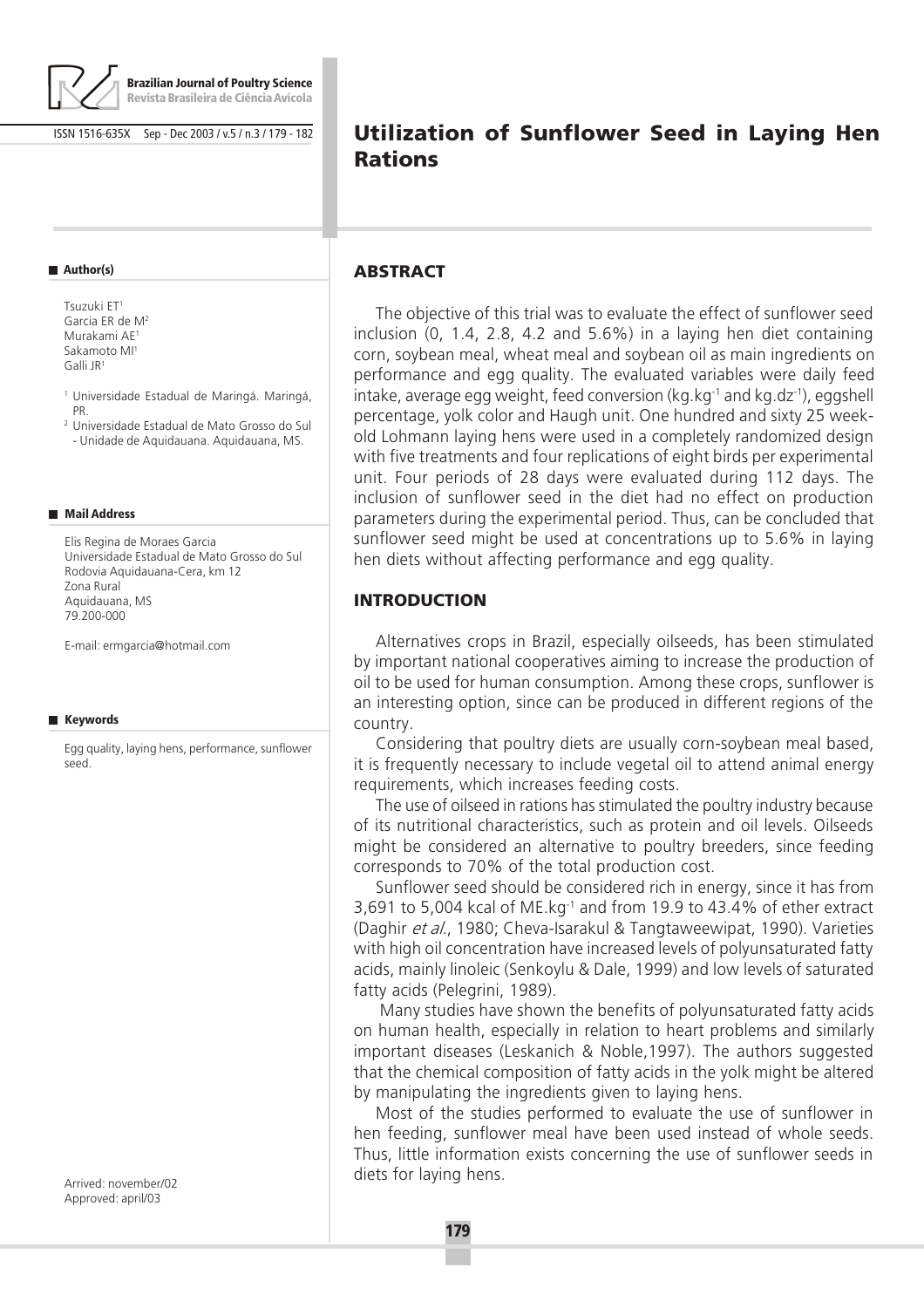

The chemical composition of sunflower depends on the weather, variety, soil and how crops are grown (Karunajeewa et al., 1989; Senkoylu & Dale, 1999). In this context, great variation in the chemical composition of sunflower meal has been observed due to the method for oil processing and extraction (Karunajeewa et al., 1989; Vieira et al., 1992).

Amino acid composition of sunflower seed is also variable, with levels of lysine and methionine ranging from 0.56% to 0.66% and from 0.33% to 0.50%, respectively (Kashani & Carlson, 1988). According to Vieira *et al.* (1992), lysine is the first limiting aminoacid in broiler sunflower meal-based diets. Thus, levels higher than 5% in diets require supplementation of lysine. However, Elliot (1998) emphasized that lysine supplementation of laying hen diets composed by sunflower meal does not seem to be so important when it is compared to broiler diets, because of the lower lysine requirements in laying hens.

This work evaluated different inclusion levels of sunflower seed (0.0, 1.4, 2.8, 4.2 and 5.6%) in diets containing corn, soybean meal, wheat meal and vegetal oil as main ingredients on the performance and egg quality of commercial laying hens.

#### **MATERIAL AND METHODS**

The experiment was performed at Aviário Experimental of Fazenda Experimental de Iguatemi (Universidade Estadual de Maringá) and lasted 112 days (4 periods of 28 days).

One hundred and sixty Lohmann laying hens aging 25 weeks were used. They were housed into galvanized wire cages measuring 25 x 40 x 45 cm (2 birds/cage) in a conventional laying hen house with clay tile roof.

Through drinkers with running water were placed in the front of the cages and were washed daily. Individual wood feeders were located above to drinkers and ration was offered *ad libitum* twice a day (in the morning and in the afternoon). Birds were submitted 17 hours of light per day, from 5 am to 8 pm.

Experimental rations (Table 1) were iso-energetic, isoproteic, iso-calcic, iso-phosphoric and iso-aminoacidic for methionine + cystine and lysine. Formulations were according to the strain requirements and based on the chemical composition and energetic value of ingredients reported by Rostagno *et al.* (2000), except for the chemical composition of sunflower seed (Table 2). The inclusion levels of sunflower seed were 0.0, 1.4, 2.8, 4.2 and 5.6%, which was used in diets instead corn, soybean meal, wheat meal, and vegetal oil.

Table 1 - Calculated and percentage composition of experimental diets.

| Ingredients (%)                      | <b>Rations</b> |                |        |        |        |  |  |  |  |
|--------------------------------------|----------------|----------------|--------|--------|--------|--|--|--|--|
|                                      | $\mathbf{1}$   | $\overline{2}$ | 3      | 4      | 5      |  |  |  |  |
| Corn                                 | 59.59          | 58.82          | 59.28  | 58.91  | 57.92  |  |  |  |  |
| Soybean meal                         | 27.67          | 26.95          | 26.39  | 25.73  | 25.14  |  |  |  |  |
| Wheat meal                           | 0.39           | 0.87           | 0.26   | 0.38   | 0.63   |  |  |  |  |
| Sunflower seed                       | 0.00           | 1.40           | 2.80   | 4.20   | 5.60   |  |  |  |  |
| Calcium                              | 7.77           | 7.76           | 7.75   | 7.74   | 7.95   |  |  |  |  |
| Vegetal oil                          | 1.90           | 1.50           | 0.80   | 0.30   |        |  |  |  |  |
| Bicalcium phosphate                  | 1.87           | 1.87           | 1.88   | 1.89   | 1.90   |  |  |  |  |
| Sodium chloride                      | 0.42           | 0.42           | 0.42   | 0.42   | 0.42   |  |  |  |  |
| Lysine, 78%                          | 0.07           | 0.09           | 0.10   | 0.11   | 0.12   |  |  |  |  |
| Mineral and vitamin mix <sup>1</sup> | 0.20           | 0.20           | 0.20   | 0.20   | 0.20   |  |  |  |  |
| DL - Methionine, 99%                 | 0.11           | 0.11           | 0.11   | 0.11   | 0.11   |  |  |  |  |
| <b>BHT</b>                           | 0.01           | 0.01           | 0.01   | 0.01   | 0.01   |  |  |  |  |
| Total                                | 100.00         | 100.00         | 100.00 | 100.00 | 100.00 |  |  |  |  |
|                                      |                |                |        |        |        |  |  |  |  |
| <b>Calculated values</b>             |                |                |        |        |        |  |  |  |  |
| ME (kcal/kg)                         | 2850           | 2850           | 2850   | 2850   | 2850   |  |  |  |  |
| Crude Protein (%)                    | 18.00          | 18.00          | 18.00  | 18.00  | 18.00  |  |  |  |  |
| Met + $\text{cys}$ $(\%)$            | 0.70           | 0.70           | 0.70   | 0.70   | 0.70   |  |  |  |  |
| Lysine $(\%)$                        | 1.00           | 1.00           | 1.00   | 1.00   | 1.00   |  |  |  |  |
| Calcium (%)                          | 3.50           | 3.50           | 3.50   | 3.50   | 3.50   |  |  |  |  |
| Available phosphorus (%)             | 0.45           | 0.45           | 0.45   | 0.45   | 0.45   |  |  |  |  |
| Sodium (%)                           | 0.18           | 0.18           | 0.18   | 0.18   | 0.18   |  |  |  |  |
| Crude fiber (%)                      | 2.89           | 3.09           | 3.23   | 3.41   | 3.59   |  |  |  |  |

 $^{\text{1}}$ Levels per kg: 4,000 IU vitamin A, 900 IU vitamin D $_{\text{3}}$ , 234 mg vitamin K $_{\text{3}}$ , 99 mg vitamin B<sub>1</sub>, 1,920 mg vitamin B<sub>2</sub>, 249 mg vitamin B<sub>6</sub>, 3,250 mg vitamin B<sub>12</sub>, 2,500 mg vitamin E, 3,325 mg calcium pantothenate, 4,900 mg niacin, 1,470 mg anti-oxidant, 24,300 mg Zn, 25,000 mg Fe, 276 mg I, 3,010 mg Cu, 28,600 mg Mn, 50 mg Co, 76 mg Se.

Table 2 - Chemical composition of sunflower seed (in original matter<sup>1</sup>

| <b>Nutrients</b>               | <b>Values</b> |
|--------------------------------|---------------|
|                                | 93.10         |
| Dry matter (%)                 |               |
| Metabolizable energy (kcal/kg) | 4.925         |
| Crude protein (%)              | 21 75         |
| Calcium (%)                    | 0.33          |
| Total phosphorus (%)           | 0.72          |
| Ether extract (%)              | 39.89         |
| Crude fiber (%)                | 15 51         |

1 - Analyzed by Laboratório de Análises de Alimentos - DZO/ UEM.

Laying hens were distributed in a completely randomized experimental design with 5 treatments and 4 replications of 8 birds per experimental unit.

Feed intake, production and weight of eggs, feed conversion (kg.kg-1 and kg.dz-1) and internal and external quality of eggs were evaluated every each 28 days.

Three eggs per replication were used in the last five days of each cycle to evaluate eggshell, yolk color and albumen height. First, eggs were identified and broken to determine eggshell percentage. Shells were then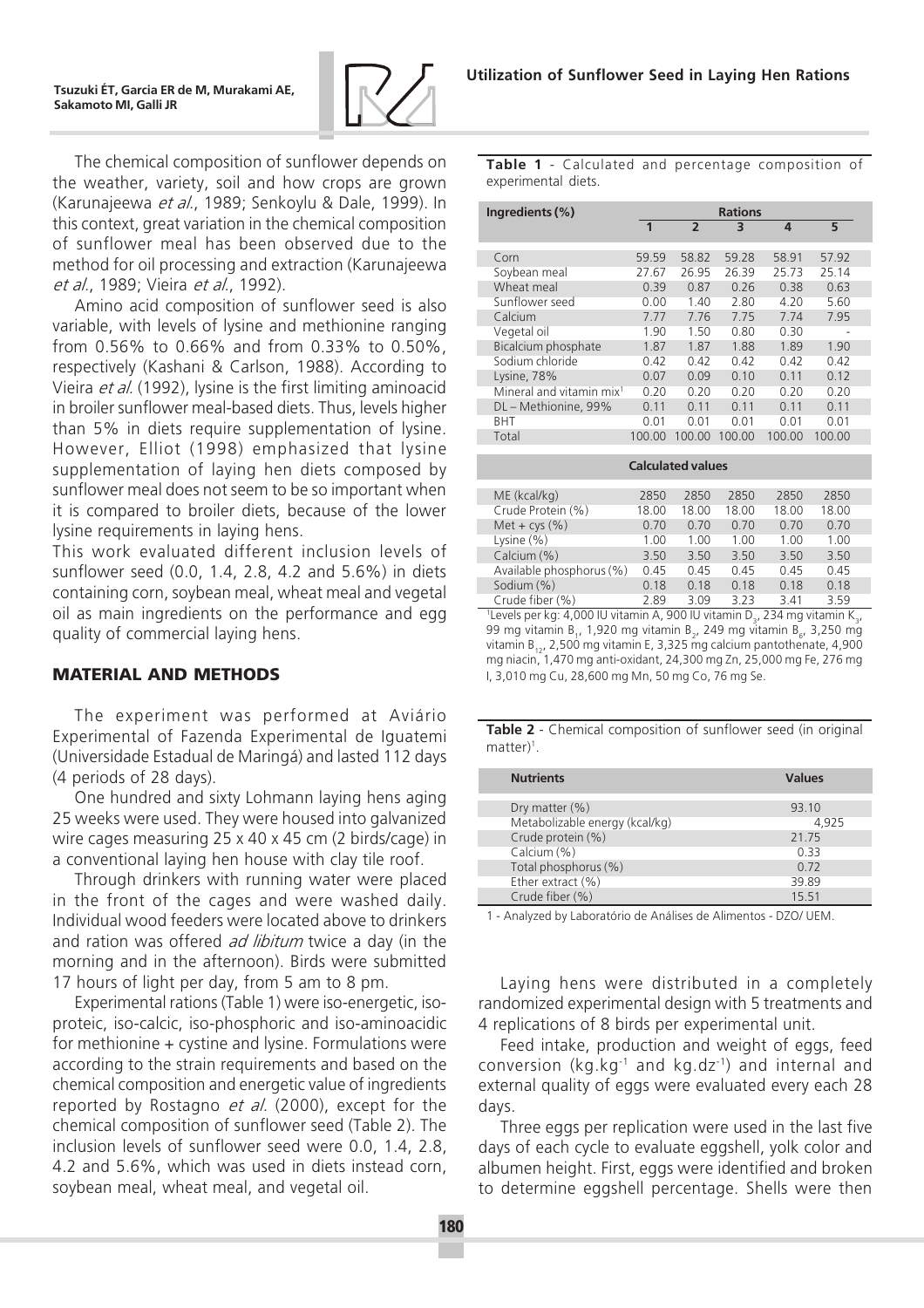

washed, dried at room temperature for 48 hours and weighed in digital analytical scale (A500 Marte®). Eggshell weight was expressed as a percentage of egg weight.

Yolk color was evaluated with a colorimetric fan (ROCHE®) and colors were scored according to their intensity. Albumen height (in Haugh units) was measured with a micrometer (AMES - S - 6428®) placed next to yolk and it was related to egg weight (g).

Egg weight, laying percentage, feed conversion  $(kq.kq<sup>-1</sup>$  and kg.dz<sup>-1</sup>), feed intake  $(q.bird<sup>-1</sup>.day<sup>-1</sup>)$ , eggshell percentage and variables related to internal quality of eggs (yolk color and Haugh unit) were submitted to analysis of variance, considering inclusion levels of sunflower seed as independent variable. Data were analyzed according to the following model:

$$
Y_{ij} = m + N_i + e_{ij}
$$

Where:

 $Y_{ii}$  = observed value of the variable studied in the  $i$  diet with the  $i$  level of sunflower seed inclusion;

 $m =$  general constant;

 $N_i =$  effect of the *i* level of sunflower seed inclusion  $(i = 0.0; 1.4; 2.8; 4.2$  and  $5.6\%)$ ;

 $e_{ii} =$  random error.

Means of treatments were compared by Dunnet's test at the level of significance of 5%. Degrees of freedom of the levels of inclusion of sunflower seed were evaluated by polynomial analysis.

## **RESULTS AND DISCUSSION**

The data of hen performance and egg quality are shown in Table 3. Regression analysis showed no effect (p>0.05) of sunflower inclusion levels on the studied variables.

Increasing inclusion levels of sunflower seed did not affect (p>0.05) daily feed intake and feed conversion  $(kq.kq^{-1})$  and kg.dz<sup>-1</sup>), contrary to Karunajeewa *et al.* (1989) who reported that birds fed diets with sunflower seed had higher feed intake without affecting feed conversion (kg.dz-1). The increase in feed consumption was attributed to the higher fiber level of rations containing sunflower seed (Karunajeewa et al., 1989).

According to Vieira et al. (1992), diets with high fiber contents have lower energetic value and reduce passage rate through the gastrointestinal tract and stimulate intake as a means to maintain a constant caloric intake.

Table 3 - Egg quality and performance of laying hens fed diets with different levels of sunflower seed.

|                                      |         | Levels of sunflower seed (%) |       |       |        |  |  |  |
|--------------------------------------|---------|------------------------------|-------|-------|--------|--|--|--|
| <b>Variables</b>                     | 0.0     | 1.4                          | 2.8   | 4.2   | 5.6    |  |  |  |
|                                      |         |                              |       |       |        |  |  |  |
| Daily intake (q)                     | 100.101 | 99.59                        | 96.82 | 99.94 | 103.11 |  |  |  |
| Feed conversion ( $kg$ . $kg^{-1}$ ) | 1.635   | 1.659                        | 1.678 | 1.690 | 1.706  |  |  |  |
| Feed conversion ( $kg.dz^{-1}$ )     | 1.229   | 1 277                        | 1.244 | 1 250 | 1.296  |  |  |  |
| Laying percentage (%)                | 96.13   | 92.89                        | 93.48 | 95.45 | 94.79  |  |  |  |
| Egg Weight (g)                       | 61.94   | 64.13                        | 61.75 | 61.63 | 63.32  |  |  |  |
| Shell percentage (%)                 | 8.72    | 8.90                         | 8.70  | 8.84  | 8.93   |  |  |  |
| Yolk color <sup>2</sup>              | 6.95    | 6.95                         | 6.92  | 6.78  | 6.90   |  |  |  |
| Haugh unit                           | 93 57   | 9139                         | 94.61 | 9379  | 93.79  |  |  |  |

1 - No significant difference was found when sunflower seed inclusion was done (p>0.05) by Dunnet's test. 2.Score - colorimetric fan (ROCHE®).

Uwayjan *et al.* (1983) reported that the inclusion of 30% of sunflower seed in diets did not affect feed conversion (kg.dz-1) in laying hens. However, feed intake was reduced which might have been due to the increase in the energy content of the diet.

The findings obtained in this study were different from those reported by other authors (Rose *et al.*, 1972; Deaton et al., 1979, Vieira et al., 1992) who observed that sunflower meal in laying hens diet increased feed intake, but feed conversion was poorer. The inclusion of sunflower seed reduces metabolizable energy (MEA $_{\textrm{\tiny{n}}}$ ) of diets due to the high fiber content (Vieira et al., 1992). Nevertheless, this result was not seen in this experiment, probably because the levels of sunflower seed inclusion kept the levels of crude fiber within the range of bird requirements and not causing any physiological change.

There were no differences (p>0.05) among treatments considering laying percentage, egg weight and eggshell percentage. However, this might reflect the relationship between feed intake and feed conversion with production parameters.

Conversely to results found in this study, Uwayjan et al. (1983) observed reduced laying rate and increased egg weight when laying hens were fed with sunflower seed. On the other hand, heavier eggs were produced by hens fed with sunflower meal, whereas no differences in production parameters were seen between birds fed sunflower seeds with or without hulls (Karunajeewa et al., 1989).

Jiang et al. (1991) concluded that the addition of sunflower seed enriched with oleic and linoleic fatty acids in commercial hen diets had no effect on production and weight of eggs.

Rose *et al.* (1972) reported reduction in production and weight of eggs by hens fed diets in which all protein provided by soybean meal was substituted by sunflower meal protein. On the other hand, Deaton et al. (1979)